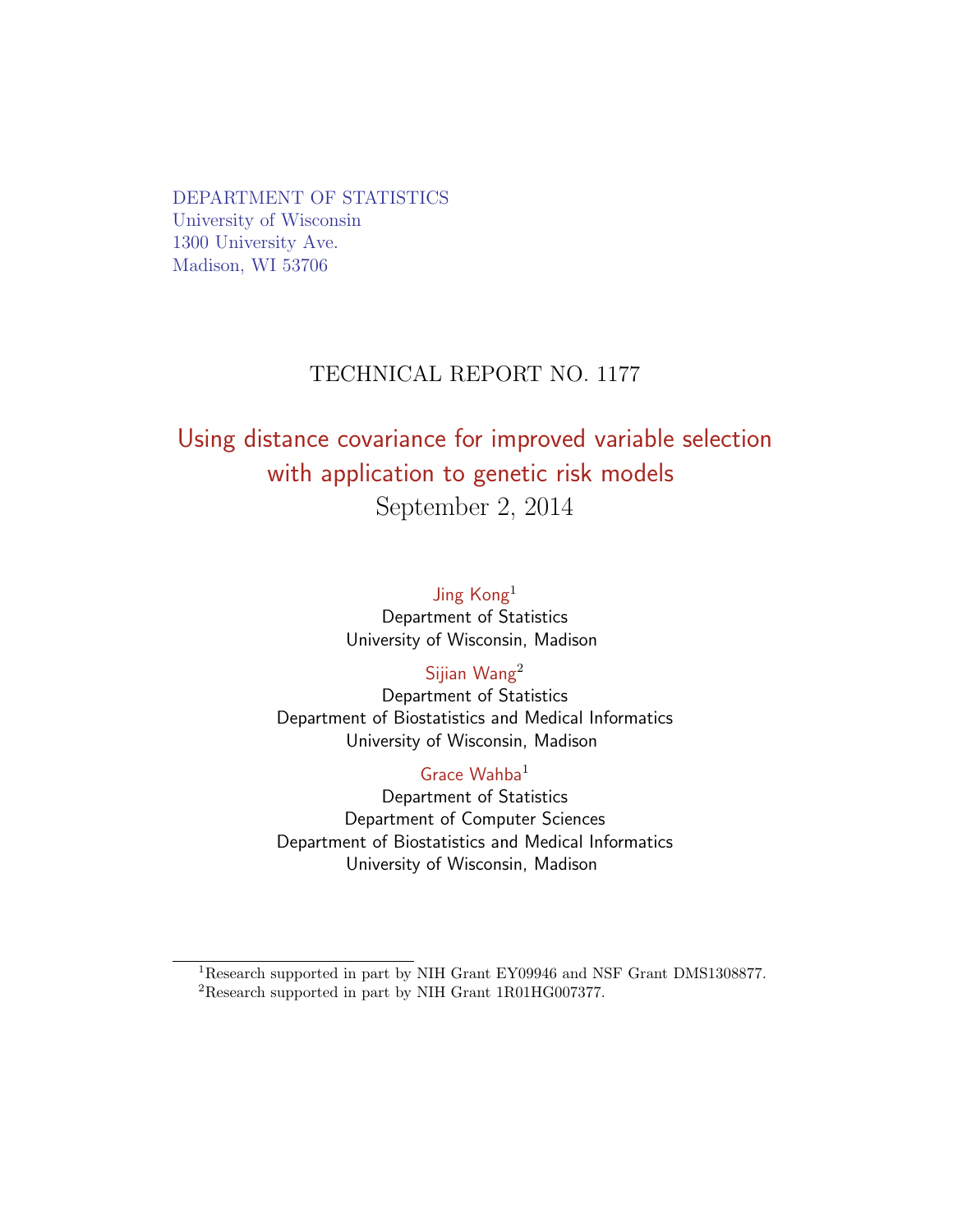Sep 2, 2014

# Using distance covariance for improved variable selection with application to genetic risk models

Jing Kong $^{\rm a*}$ , Sijian Wang $^{\rm b}$  and Grace Wahba $^{\rm c}$ 

Variable selection is of increasing importance to address the difficulties of high dimensionality in many scientific areas. In this paper, we demonstrate a property for distance covariance, which is incorporated in a novel feature screening procedure together with the use of distance correlation. The approach makes no distributional assumptions for the variables and does not require the specification of a regression model, and hence is especially attractive in variable selection given an enormous number of candidate attributes without much information about the true model with the response. The method is applied to two genetic risk problems, where issues including uncertainty of variable selection via cross validation, subgroup of hard-to-classify cases and the application of a reject option are discussed.

Keywords: distance correlation, variable selection, SVM with reject option, TCGA ovarian cancer data, penalized Bernoulli likelihood

#### 1. Introduction

The idea of feature screening came along as high dimensional data were collected in modern technology. It was aimed at dealing with the challenges of computational expediency, statistical accuracy and algorithmic stability due to high dimensionality. Fan and Lv proposed the sure independence screening (SIS) [1] and showed that the Pearson correlation ranking procedure possessed a sure screening property for linear regression with Gaussian predictors and responses. A new feature screening procedure for high dimensional data based on distance correlation [2], named DC-SIS, was presented in [3]. DC-SIS retained the sure screening property of the SIS, and additionally possessed new advantages of handling grouped predictors and multivariate responses by using distance correlation. Moreover, since distance correlation was applicable to arbitrary distributions, DC-SIS could also be used for screening features without specifying a regression model between the response and the predictors, and thus was robust to model mis-specification.

*Contract/grant sponsor: J.K. and G.W. are supported by National Science Foundation (NSF) Grant DMS1308877 and National Institutes of Health (NIH) Grant EY09946. S.W is supported by NIH Grant 1R01HG007377.*

<sup>a</sup>*Department of Statistics, 1300 University Avenue, Madison, WI, 53706, US*

<sup>b</sup>*Department of Statistics and Department of Biostatistics* & *Medical Informatics, 1300 University Avenue, Madison, WI, 53706, US*

<sup>c</sup>*Department of Statistics, Department of Computer Sciences and Department of Biostatistics* & *Medical Informatics,1300 University Avenue, Madison, WI, 53706, US* <sup>∗</sup>*Correspondence to: E-mail: kong@stat.wisc.edu*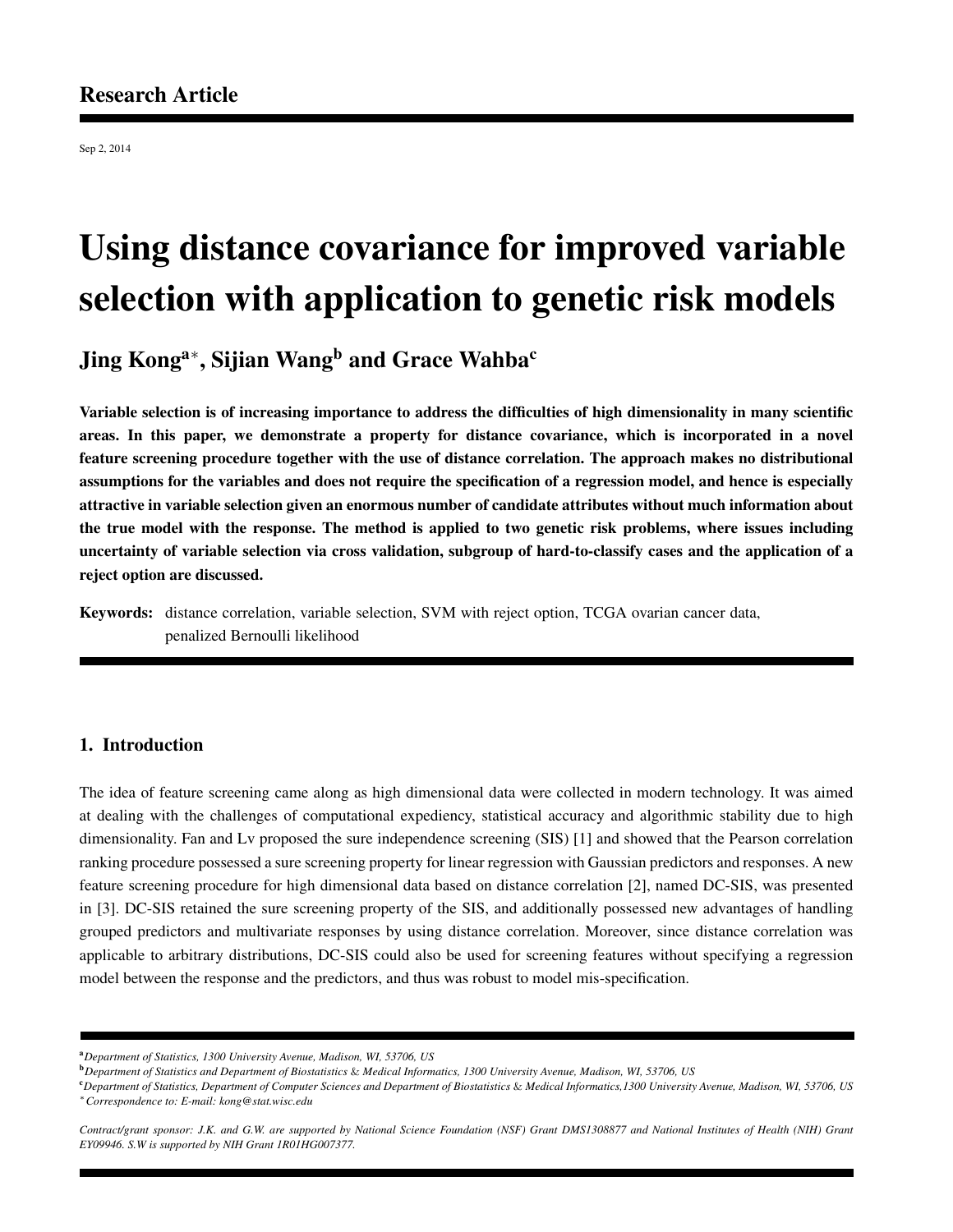However, both SIS and DC-SIS relied on a user-specified model size  $d$  which decided the number of predictors being selected. Let the sample size be n, d was chosen to be multipliers of the integer part of  $n/\log n$  in [1] and [3] which did not depend on any other characteristics of the data. As pointed out by a referee of  $[3]$ , the choice of d was of great importance in practical implementation and might influence the screening results significantly. Our study is aimed at fixing this shortcoming by including an automatic stopping criteria for DC-SIS based on the property of distance covariance.

The screening procedures may fail if a feature is marginally uncorrelated, but jointly correlated with the response, or in the reverse situation where a feature is jointly uncorrelated but has higher marginal correlation than some important features. An iterative SIS was proposed in [1] to fix this problem. Current research interest involves dealing with this drawback but this work is not related to this quest.

We demonstrate our improved method through two real examples. The small round blue cell tumors (SRBCT) data were relatively easy to classify and had been studied extensively. The Cancer Genome Atlas (TCGA) ovarian cancer data, however, were much more challenging due to the large number of genes and limited sample size. The target was to identify the important genes that contribute to the sensitive or resistant status after receiving a particular chemotherapy treatment. A substantial fraction of the population was difficult to classify and a "withholding decision" option is allowed in the support vector machine with reject option model to adapt to this fact. A multiple cross validation is used to quantify uncertainty given a humongous number of candidates, and we see a commonly observed dilemma that different variables are selected by using different subsets of the data. Comparison between the results from the original data and those from the data obtained by randomly permuting the response provide further justification on our conclusions. Furthermore, the multiple cross validation on the permuted data discloses the existence of spuriously correlated variables in high dimensional data and thus failure of variable selection and model building based on training data.

#### Some Preliminaries

#### *Distance correlation*

[2] proposed distance correlation as a measurement of dependence between two random vectors. The method has been successfully applied to various problem, see [4] for example. To be specific, the authors defined the distance covariance between  $X \in \mathbb{R}^p$  and  $Y \in \mathbb{R}^q$  to be

$$
V^{2}(X,Y) = \frac{1}{c_{p}c_{q}} \int_{\mathbb{R}^{p+q}} \frac{|f_{X,Y}(s,t) - f_{X}(s)f_{Y}(t)|^{2}}{|s|_{p}^{1+p}|t|_{q}^{1+q}} dt ds
$$

where  $f_{X,Y}(s,t)$ ,  $f_X(s)$ , and  $f_Y(t)$  are the characteristic functions of  $(X,Y)$ , X, and Y respectively, and  $c_p$ ,  $c_q$  are constants chosen to produce scale free and rotation invariant measure that doesn't go to zero for dependent variables. The idea is originated from the property that the joint characteristic function factorizes under independence of the two random vectors. This leads to the remarkable property that  $V^2(X, Y) = 0$  if and only if X and Y are independent.

The sample version of distance covariance and distance correlation involves pairwise distances. For a random sample  $(X, Y) = \{(X_k, Y_k) : k = 1, ..., n\}$  of n i.i.d random vectors  $(X, Y)$  from the joint distribution of random vectors X in  $\mathbb{R}^p$  and Y in  $\mathbb{R}^q$ , the Euclidean distance matrices  $(a_{ij}) = (|X_i - X_j|_p)$  and  $(b_{ij}) = (|Y_i - Y_j|_q)$  with  $i, j = 1, ..., n$  are computed. Define the double centering distance matrices

$$
A_{ij} = a_{ij} - \overline{a}_{i} - \overline{a}_{.j} + \overline{a}_{..}, \quad i, j = 1, \dots, n,
$$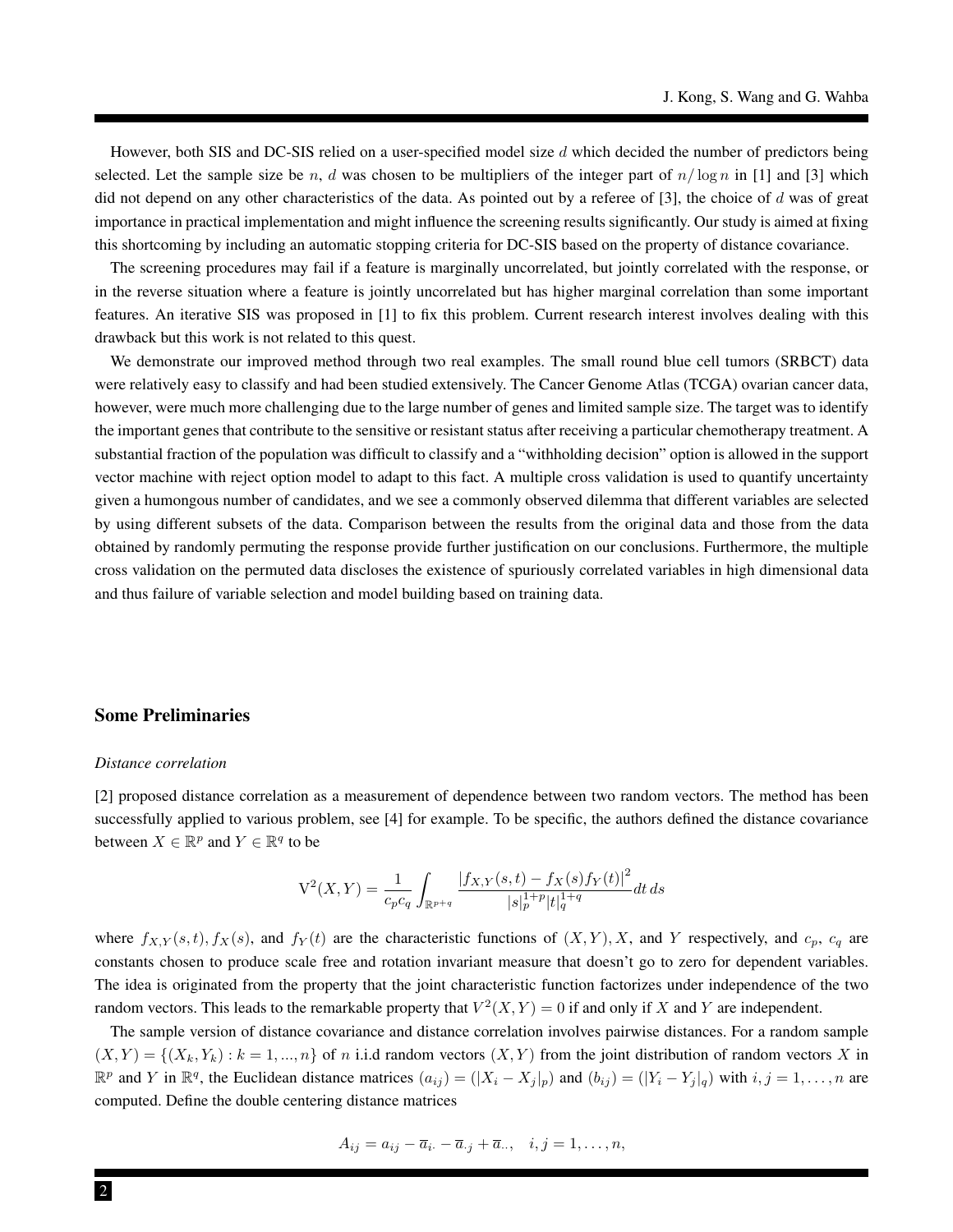where

$$
\overline{a}_{i \cdot} = \frac{1}{n} \sum_{j=1}^{n} a_{ij}, \quad \overline{a}_{\cdot j} = \frac{1}{n} \sum_{i=1}^{n} a_{ij}, \quad \overline{a}_{\cdot \cdot} = \frac{1}{n^2} \sum_{i,j=1}^{n} a_{ij},
$$

similarly for  $B_{ij} = b_{ij} - \overline{b}_{i} - \overline{b}_{i} + \overline{b}_{i}$ ,  $i, j = 1, ..., n$ . Then, the sample distance covariance  $V_n(X, Y)$  is defined by

$$
V_n^2(X,Y) = \frac{1}{n^2} \sum_{i,j=1}^n A_{ij} B_{ij}.
$$

The sample distance correlation  $R_n(X, Y)$  is defined by

$$
R_n^2(X,Y) = \begin{cases} \frac{V_n^2(X,Y)}{\sqrt{V_n^2(X)V_n^2(Y)}}, & V_n^2(X)V_n^2(Y) > 0; \\ 0, & V_n^2(X)V_n^2(Y) = 0, \end{cases}
$$

where the sample distance variance is defined by

$$
V_n^2(X) = V_n^2(X, X) = \frac{1}{n^2} \sum_{i,j=1}^n A_{ij}^2.
$$

#### *Feature screening via distance correlation (DC-SIS)*

[1] proposed sure independence screening (SIS) procedure based on the Pearson correlation for feature selection. The distance correlation version of this technique (DC-SIS) was studied in [3]. With a user-specific model size  $d$ , the variables whose distance correlations with the response ranking from 1st to dth in decreasing order were selected. The authors explored the theoretic properties of the DC-SIS and proved that the DC-SIS kept the desired sure screening property established in [1]. Moreover, due to the property of distance correlation, DC-SIS procedure was robust to model misspecification, which was demonstrated in their simulations.

#### Improving DC-SIS using distance covariance

**Theorem 1** Suppose random vectors  $X, Z \in \mathbb{R}^p$  and  $Y \in \mathbb{R}^q$ , and assume Z is independent of  $(X, Y)$ , then

$$
V^2(X+Z,Y) \le V^2(X,Y),\tag{1}
$$

*where* V *is the population distance variance defined in [2].*

Proof 1

$$
V^{2}(X+Z,Y) = || f_{X+Z,Y}(t,s) - f_{X+Z}(t)f_{Y}(s) ||^{2}
$$
  
= 
$$
\frac{1}{c_{p}c_{q}} \int_{\mathcal{R}^{p+q}} \frac{1}{|t|_{p}^{1+p}|s|_{q}^{1+q}} |f_{X+Z,Y}(t,s) - f_{X+Z}(t)f_{Y}(s)|^{2} dt ds.
$$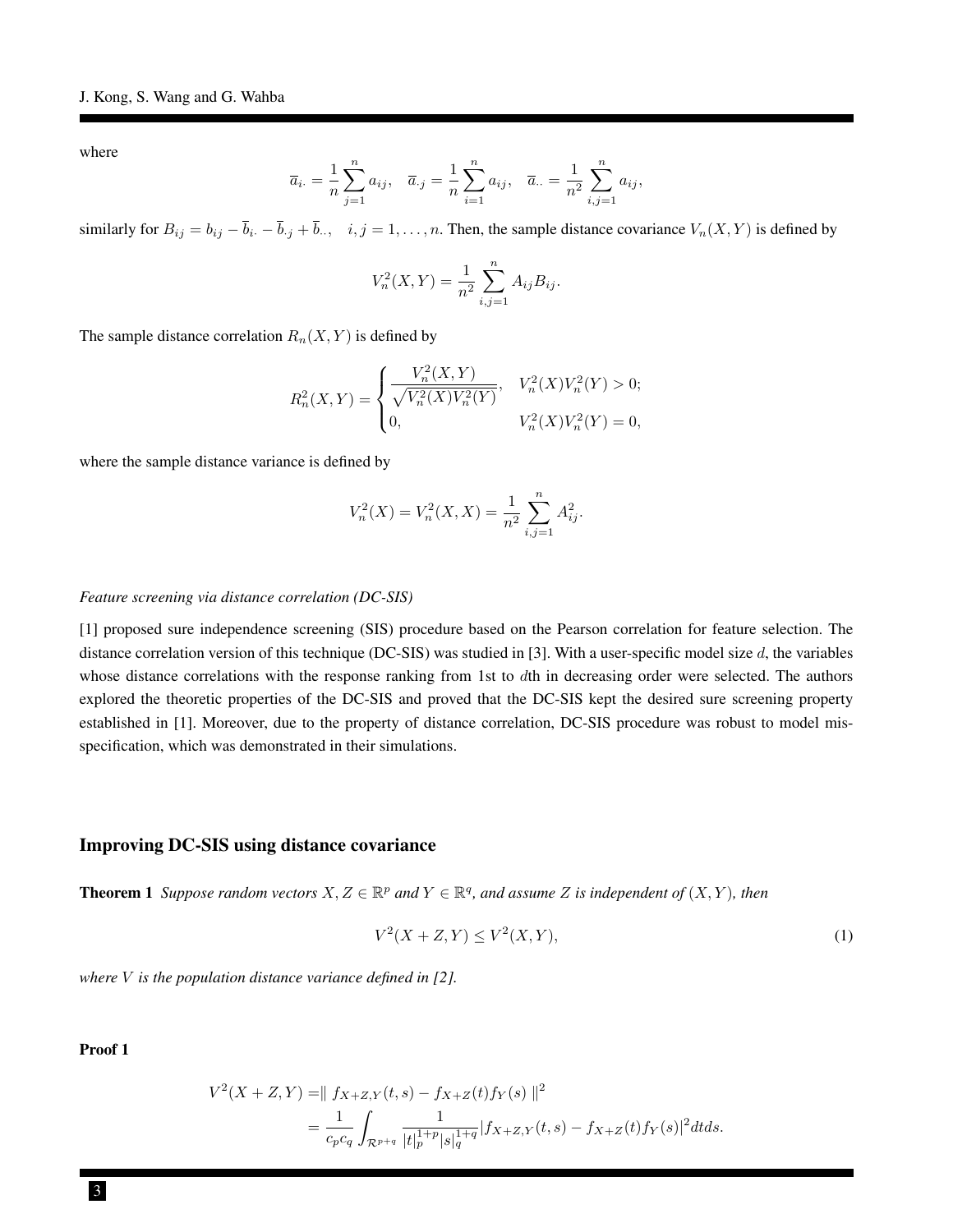*The following fact follows from the definition of characteristic function and independence assumption.*

$$
|f_{X+Z,Y}(t,s) - f_{X+Z}(t)f_Y(s)|^2
$$
  
=| $Be^{it^T(X+Z)+is^TY} - Ee^{it^T(X+Z)}Ee^{is^TY}|^2$   
=| $Be^{it^TX+is^TY}Ee^{it^TZ} - Ee^{it^TX}Ee^{it^TZ}Ee^{is^TY}|^2$   
=| $f_{X,Y}(t,s)f_Z(t) - f_X(t)f_Z(t)f_Y(s)|^2$   
=| $f_Z(t)|^2|f_{X,Y}(t,s) - f_X(t)f_Y(s)|^2$ ,

 $Since$   $|f_Z(t)| \leq 1$  by the property of characteristic function<sup>†</sup>, we have

$$
|f_{X+Z,Y}(t,s) - f_{X+Z}(t)f_Y(s)|^2 \le |f_{X,Y}(t,s) - f_X(t)f_Y(s)|^2,
$$

*which implies*

$$
V^{2}(X+Z,Y) \leq \frac{1}{c_{p}c_{q}} \int_{\mathcal{R}^{p+q}} \frac{1}{|t|_{p}^{1+p}|s|_{q}^{1+q}} |f_{X,Y}(t,s) - f_{X}(t)f_{Y}(s)|^{2} dt ds
$$
  
\n
$$
= || f_{X+Z,Y}(t,s) - f_{X+Z}(t)f_{Y}(s) ||^{2}
$$
  
\n
$$
= V^{2}(X,Y).
$$

We know that if  $E|X|_p < \infty$ ,  $E|X + Z|_p < \infty$  and  $E|Y|_p < \infty$ , then almost surely

$$
\lim_{n \to \infty} V_n^2(X + Z, Y) = V^2(X + Z, Y),
$$
  

$$
\lim_{n \to \infty} V_n^2(X, Y) = V^2(X, Y).
$$

Thus, for the sample distance covariance, if  $n$  is large enough, we should have

 $V_n^2(X + Z, Y) \leq V_n^2(X, Y),$ 

under the assumption of independence between  $(X, Y)$  and Z.

In the case where  $(X, Z)$  is of interest, which is the usual situation for variable selection setting, we could use the above theorem by incorporating degenerated random vectors as follows. Suppose  $X \in \mathbb{R}^{p_1}$  and  $Z \in \mathbb{R}^{p_2}$ , then we augment X and Z to be  $\tilde{X} = (X, 0_{p_2})$  and  $\tilde{Z} = (0_{p_1}, Z)$  respectively.  $\tilde{X}$  and  $\tilde{Z}$  are therefore of the same dimension and  $\tilde{X} + \tilde{Z} = (X, Z)$ .

We implemented the above theorem as a check for stopping for DC-SIS. For the original DC-SIS, it required a user-specified model size d, which was always chosen as multipliers of the integer part of  $n/\log n$ . For our improved screening procedure with distance correlation, we first ranked the importance of  $x_i$ ,  $i = 1, ..., p$  using the marginal distance correlations with the response as DC-SIS did and initialized  $S$  as the singleton including the index of the top one variable. Instead of selecting the top d variables, we kept adding variables to  $x_{\mathcal{S}} = \{x_i : i \in \mathcal{S}\}\$ according to the ordered list of variables until observing a decrease in the distance covariance between  $x<sub>S</sub>$  and y. The procedure took the following steps and we denoted the procedure as DCOV method.

1. Calculate marginal distance correlations for  $x_i$ ,  $i = 1, ..., p$  with the response.

<sup>&</sup>lt;sup>†</sup> In [5], the author obtained equality here which is incorrect.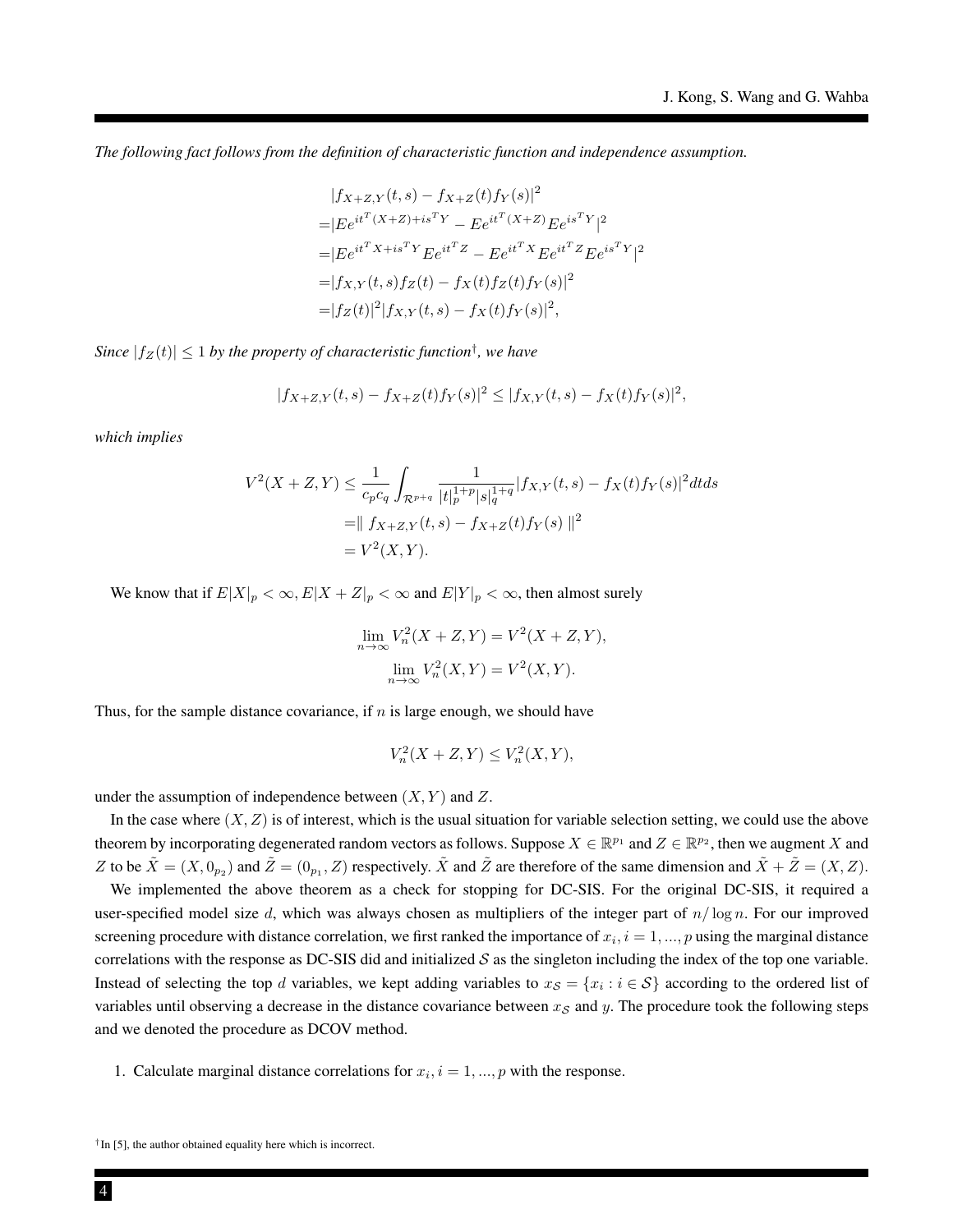- 2. Rank the variables in decreasing order of the distance correlations. Denote the ordered variables as  $x_{(1)}, x_{(2)}, ..., x_{(p)}$ . Start with  $x_{\mathcal{S}} = \{x_{(1)}\}.$
- 3. For *i* from 2 to *p*, keep adding  $x_{(i)}$  to  $x_{\mathcal{S}}$  if  $V_n^2(x_{\mathcal{S}}, y)$  does not decrease. Stop otherwise.

#### Real application on SRBCT data

The small round blue cell tumors (SRBCTs) are 4 different childhood tumors named so because of their similar appearance on routine histology, which makes correct clinical diagnosis extremely challenging. However, accurate diagnosis is essential because the treatment options, responses to therapy and prognoses vary widely depending on the diagnosis. They include Ewing's family of tumors (EWS), neuroblastoma (NB), non-Hodgkin lymphoma (in our case Burkitt's lymphoma, BL) and rhabdomyosarcoma (RMS). The SRBCT data being published in [6] included the expression of 2308 genes measured on 63 samples (23 EWS, 8 BL, 12 NB and 20 RMS). This data are known as an easy-classified example and have been studied by many. [7] using the multicategory SVM is one of several methods that have excellent classification results on this data set. Hence, we focus more on the selected genes.

We applied our improved feature screening procedure on this dataset and compared our selection of genes with the 96 top genes reported in [6]. This is a multicategory classification and the genes were screened in a one-versus-rest fashion. Specifically, for each of the four different types of tumors, we generated a response indicator vector taking value of 0 if the sample came from the current interested type and 1 otherwise. This allowed us to implement our screening procedure and obtained the genes which showed high distance correlation with the current type of tumor. The four groups of selected genes were combined as a whole collection of in total 176 genes. 47 genes turned out to be in common for the DCOV selection and the top 96 genes used in [6].

We further examined the power of these two groups of genes in differentiating the 4 types of tumors by presenting the pairwise distances of the 63 samples (*Figure 1*). As shown in the plot, the samples were arranged in the order of EWS, BL, NB and RMS. The pairwise distances resulted from the two selections of genes were scaled to maximum of 1 respectively so that they shared the same magnitude. Both groups of genes could tell the 4 types of tumors apart. Compared with the 96 genes from [6], however, the 176 DCOV selected genes show better distinguishability and clearer contrast over the 4 classes. Moreover, the right panel almost missed the samples labeled from 57 to 62 in the class of RMS but the 176 DCOV genes could recognize them with big differences between the in and out class pairwise distances. The dataset were known to be easy for classification and both sets of genes were able to classify the testing set of 20 samples perfectly via k-nearest neighbor method with  $k = 3$ .

#### Real application on TCGA ovarian cancer data

#### *Data description*

Ovarian cancer is the fifth-leading cause of cancer death among women in the United States; 22,240 new cases and 14,030 deaths were estimated to have occurred in 2013[8, 9]. The standard treatment for high-grade serous ovarian cancer is aggressive surgery followed by chemotherapy. Despite treatment, a vast majority of ovarian cancer patients eventually relapse and die of their disease with a major cause of chemotheraphy resistance [10]. Identification and prediction of patients with chemoresistant thus become important for improving the outcome of ovarian cancer.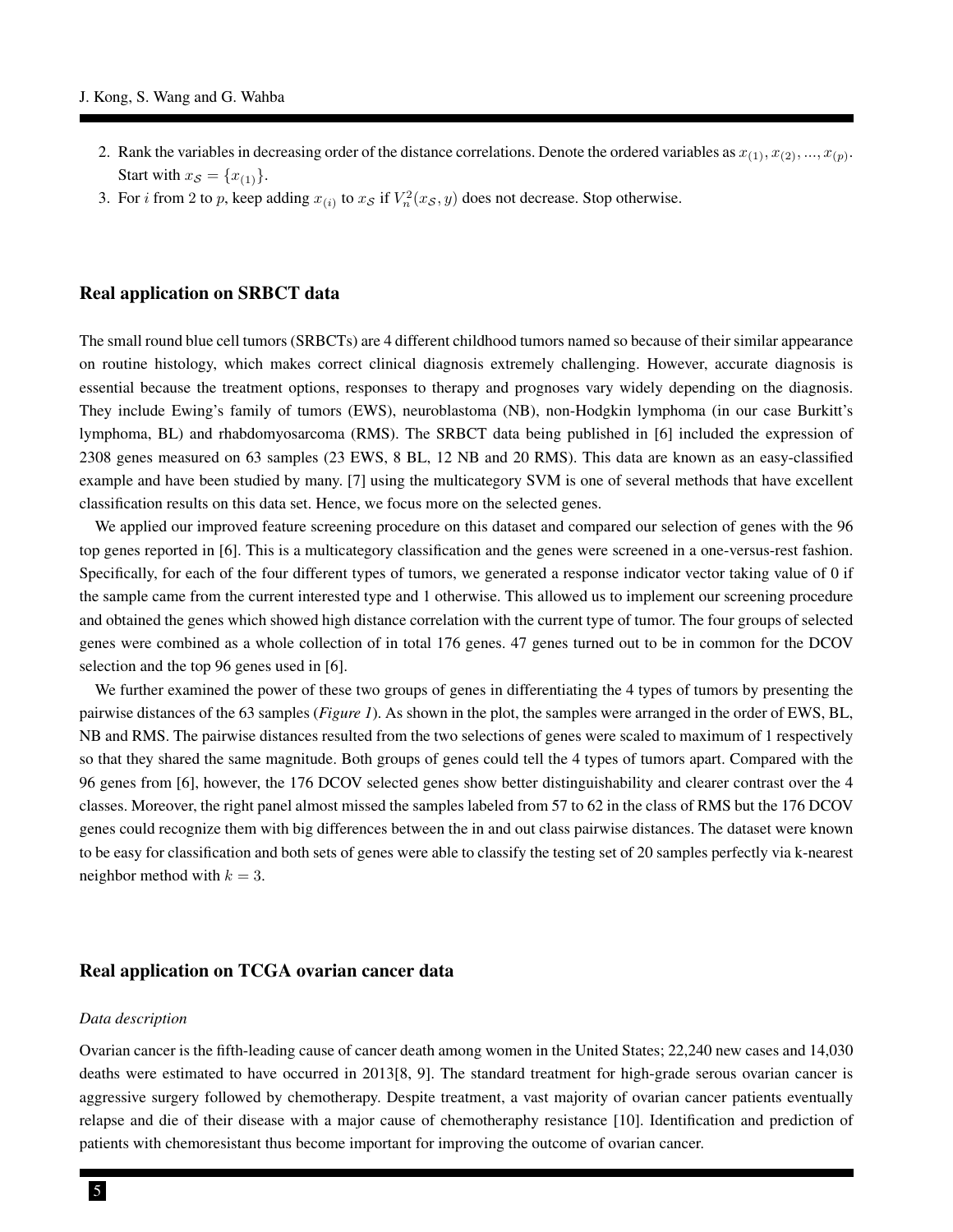

Figure 1. Comparison of pairwise distances between the two selections of genes. Left and right panel present the pairwise distances of the 63 samples over the improved DC-SIS selection of 176 genes and the 96 reported genes in [6] respectively.

The Cancer Genome Atlas (TCGA) collected high-quality, high-dimensional, and multi-modal genetic data from women with ovarian cancer. There were 279 samples with explicit chemostatus and gene expression (Affymetrix HT-HGU133a) data in the public set. among which 191 subjects were sensitive to chemotherapy and 88 were chemoresistant. Expression data for 12042 genes after log transformation are used for analysis. The issue is to explore whether there are genes whose expression pattern is strongly correlated with the response indicating chemotherapy status.

#### *DCOV gene selection results based on all the observations*

Our feature screening procedure on the gene expression data for the 279 patients selected 82 genes, among which 5 were reported to be related to ovarian cancer in the literature. IGFBP5 ranked as the 5th is one of the six members of insulin-like growth factor-binding protein (IGFBP) family and is known to be important for cell growth control, induction of apoptosis and other IGF-stimulated signaling pathways. IGFBP5 expression is shown to prevent tumor growth and inhibited tumor vascularity in a xenograft model of human ovarian cancer and is suggested that IGFBP5 plays a role as tumor suppressor by inhibiting angiogenesis [11]. GPR3, the 7th, is a member of a family of G-protein couple receptors whose activation of PKA and subsequent increase of cyclic AMP level promotes meiotic arrest in the oocyte [12]. Mice deficient in GPR3 display premature ovarian aging and loss of fertility [13]. MAPK4, the 18th, is a member of MAPK signaling pathway. MAPK signal transduction cascade is dysregulated in a majority of human tumors [14]. It is suggested playing an important role in molecular diagnostics and molecular therapeutics for lowgrade ovarian cancer [15]. FZD5 ranked as the 22th encodes Frizzled-5 protein, which is believed to be the receptor for the Wnt5A ligand [16]. The Wnt5A ligand plays a context-dependent role in human cancers. It has been demonstrated that Wnt5a is expressed at significantly lower levels in human Epithelial ovarian cancer (EOC) cell lines and in primary human EOCs compared with either normal ovarian surface epithelium or fallopian tube epithelium [17]. FGF22, the 56th, is a member of Fibroblast Growth Factors (FGFs) family, whose members possess broad mitogenic and cell survival activities, and are involved in a variety of biological processes, including embryonic development, cell growth, morphogenesis, tissue repair, tumor growth and invasion. The inhibition of FGFR2, which is a member of this family, has been found to increase cisplatin sensitivity in ovarian cancer [18].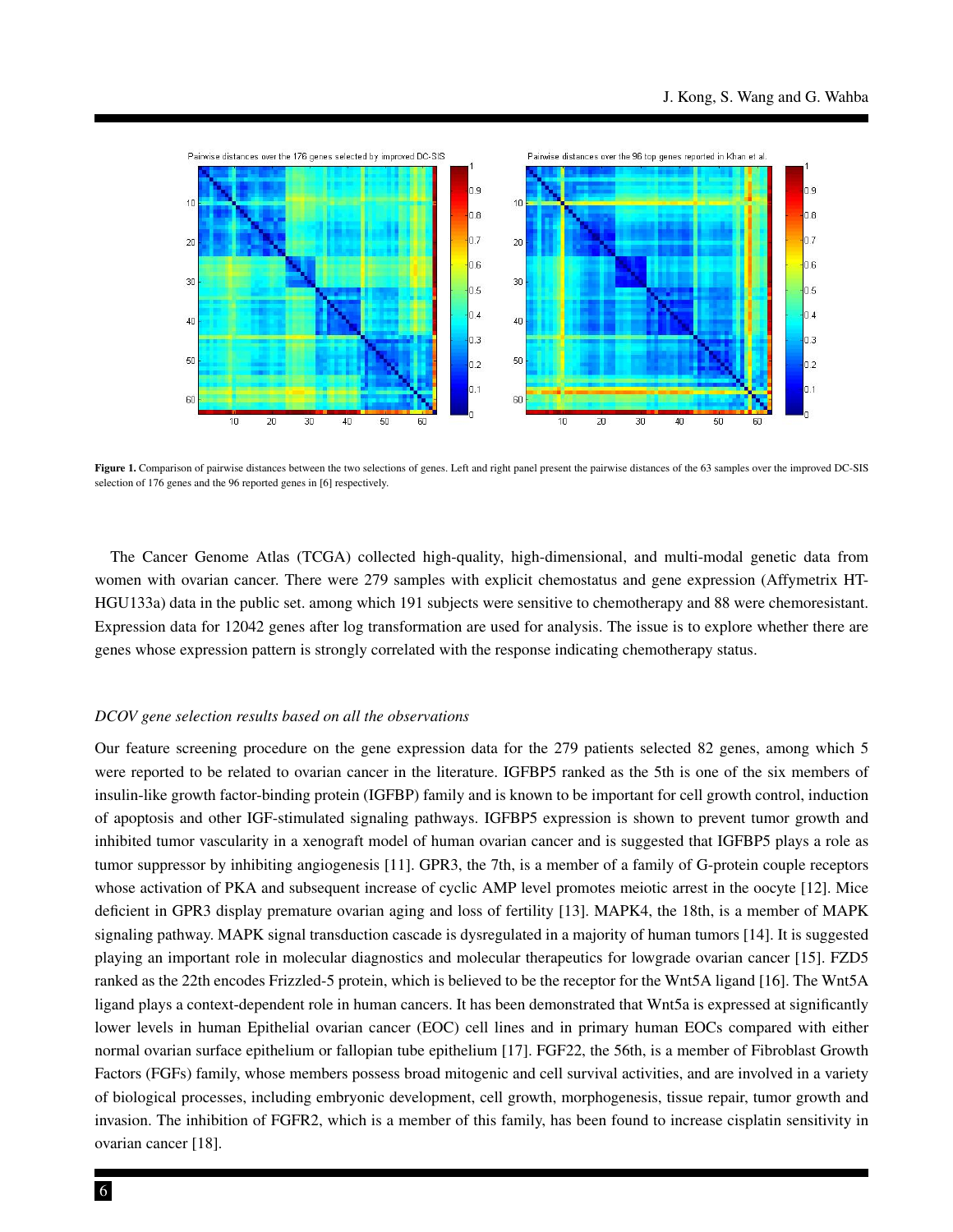

Figure 2. Fitted probabilities by penalized Bernoulli likelihood model with the 82 genes.

39 pathways were found to be associated with the 82 genes, among which 3 pathways are known to be important for ovarian cancer. MAPK signaling pathway is suggested playing an important role in molecular diagnostics and molecular therapeutics for lowgrade ovarian cancer [15]. Wnt signaling pathway is best known for its role in tumorigenesis. [15] demonstrated the difference in Wnt signaling pathway between normal ovarian and cancer cell lines and between benign tissue and ovarian cancer. They also pointed out that those differences implicate that Wnt signaling leads to ovarian cancer development despite the fact that gene mutations are uncommon. [19] suggested that genetic variants in TGF-β signaling pathway are associated with ovarian cancer risk and may facilitate the identification of high-risk subgroups in the general population.

#### *Support vector machine with reject option*

We estimated the probabilities of being chemosensitive or chemoresistant by a penalized Bernoulli likelihood main effect spline model using the R package  $qss[20]$ . Aside from the additive expression effects of the selected 82 genes, we also included two more covariates, namely the cancer grade and cancer stage of the subjects. Cancer grade is an indicator for grade 2 and grade 3. Cancer stage indicates whether the subject is in stages IIIC and IV or not. As shown in *Figure 2*, the estimated probabilities have high density around small and large values for sensitive and resistant patients respectively, with overlapping in the middle values. This suggested that we were less confident about the chemostatus for the patients in the middle range and so we sought a principled approach which withholds decision for such cases.

[21, 22] investigated the support vector machines with a built-in reject option for binary classification where the results of classification could be  $-1$ , +1 or withhold decision. Given a discriminant function  $f: \mathcal{X} \to \mathbb{R}$ , the method only reports  $sgn(f(x)) \in \{-1,1\}$  if  $|f(x)| > \delta$  and withholds decision if  $|f(x)| \leq \delta$ . Suppose that the cost of making a wrong decision is 1 and that of rejecting to make a decision is  $d \in [0, \frac{1}{2}]$ , then an proper risk function is

$$
L_{d,\delta}(f) = El_{d,\delta}(Yf(X)) = P\{Yf(X) < -\delta\} + dP(|Yf(X)| \le \delta)
$$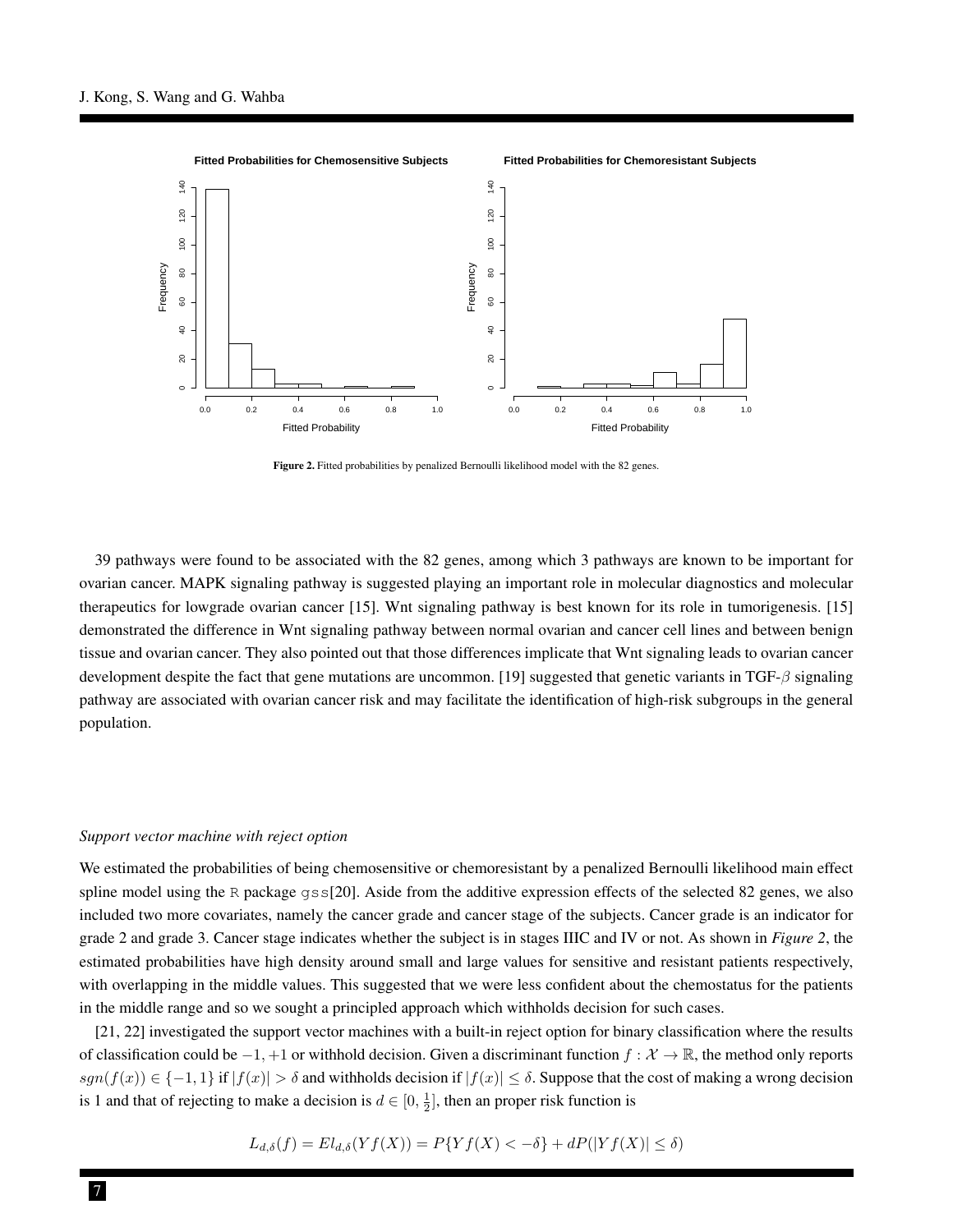with the discontinuous loss function

$$
l_{d,\delta}(z) = \begin{cases} 1, & \text{if } z < -\delta; \\ d, & \text{if } |z| \le \delta; \\ 0, & \text{otherwise.} \end{cases}
$$

The classifier associated with the discriminant function

$$
f_d^*(x) = \begin{cases} -1, & \text{if } \eta(x) < d; \\ 0, & \text{if } d \le \eta(x) \le 1 - d; \\ +1, & \text{if } \eta(x) > 1 - d, \end{cases}
$$

with  $\eta(x) = P\{Y = +1 | X = x\}$  minimizes the risk  $L_{d,\delta}(f)$  with

$$
L_d^* = L_{d,\delta}(f_d^*) = E \min{\{\eta(X), 1 - \eta(X), d\}}.
$$

To avoid working with the discontinuous loss  $l_{d,\delta}$ , [21, 22] proposed a convex surrogate loss, which is the generalized hinge loss,

$$
\phi_d(z) = \begin{cases} 1 - az, & \text{if } z < 0; \\ 1 - z & \text{if } 0 \le z < 1; \\ 0, & \text{otherwise,} \end{cases}
$$

where  $a = (1 - d)/d \ge 1$ . It followed that  $f_d^*$  also minimizes the risk associated with  $\phi_d$  over all measurable  $f : \mathcal{X} \to \mathbb{R}$ .

The discriminant functions f took the form  $f_{\lambda}(x) = \sum_{j=1}^{M} \lambda_j f_j(x)$  based on a set of known functions  $f_j : \mathcal{X} \to \mathbb{R}$  and coefficients  $\lambda_j \in \mathbb{R}, 1 \leq j \leq M$ . The coefficients were chosen to minimize the empirical risk

$$
\hat{R}_{\phi}(f_{\lambda}) = \frac{1}{n} \sum_{i=1}^{n} \phi(Y_i f_{\lambda}(X_i)).
$$

To reflect the preference for sparse solutions, which is desirable when M is large compared to the sample size n, an  $l_1$ type restriction  $\|\lambda\|_1 = \sum_{j=1}^M |\lambda_j|$  was incorporated in [21] and  $f_\lambda$  is estimated by  $f_{\hat{\lambda}_r}$ , where

$$
\hat{\lambda}(r) = \arg\min_{\lambda \in \mathbb{R}^M} \hat{R}_{\phi}(f_{\lambda}) + r||\lambda||_1
$$
\n(2)

and  $r > 0$  is a tuning parameter. We followed [21] to call this model support vector machines with reject option(SVM-R).

The authors in [22] also showed that the choice of  $\delta = 1/2$  gives the optimal bound established by the excess risk of  $\phi_d$ on the excess risk  $L_{d,\delta} - L_d^*$  for any fixed  $d \in [0, 1/2)$  and measurable function f. For this reason, we fixed  $\delta = 1/2$  for our practical use of the method. Furthermore, we took the set of known functions  $f_i : \mathcal{X} \to \mathbb{R}$  to be linear functions of the log transformation on the 12024 genes. The optimization problem (2) was formulated into a linear programming task and solved using MATLAB.

*Figure 3* presents the 82 genes for the 279 subjects in groups according to the SVM-R classification results. The results correspond to the particular choice of  $d = 1/4$  and  $r = 4$  to illustrate the benefits of SVM-R. As shown in the plot, there is a big difference in the gene expression between the subjects assigned to be resistant and sensitive. The behavior of the 82 genes for those without a certain decision tends to be in-between.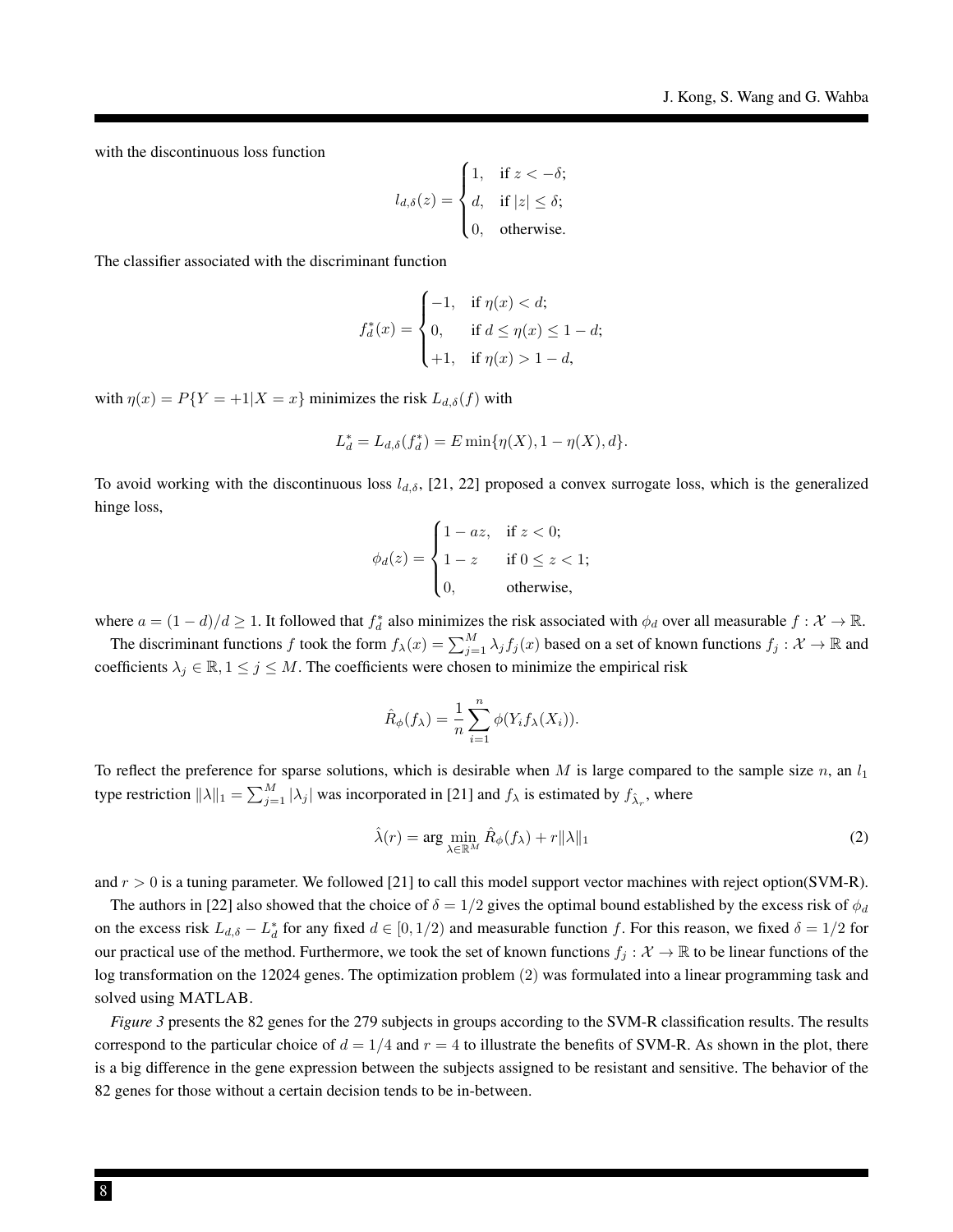#### J. Kong, S. Wang and G. Wahba



Figure 3. Gene expression data for the 82 selected genes and 279 subjects with SVM-R classification for  $d = 1/4$  and  $r = 4$ . The subjects are grouped according to their assigned decisions by the SVM with a reject option. The left group involves 15 patients (1 sensitive and 14 resistant) classified to be resistant. The middle group is assigned to be sensitive and contains 123 sensitive and 8 resistant subjects. 67 sensitive patients and 66 resistant patients with a withhold decision are shown in the right group.

#### *Five fold cross validation*

In order to choose the tuning parameter in SVM-R, we need to hold aside a tuning set before selecting the genes. Leaving out different observations leads to different gene selection results. Here we applied a five fold cross validation analysis to examine the variations of selections of genes and SVM-R model fitting results across different partitions of the dataset. The implementation followed the steps below.

- 1. Randomly partition the 279 subjects into 5 non-overlapping folds.
- 2. Select genes from the 12024 genes based on 4 folds as the training set.
- 3. Build SVM-R model with the selected genes and the two cancer status variables based on the training set.
- 4. Use the leaving-out fold as the tuning set to choose the tuning parameter for SVM-R with mean l−loss, defined below, as the criteria.
- 5. Repeat 2. − 4. for the 5 folds.

The  $l$ -loss for a subject is 1 if a misclassification occurs, d if a withholding decision is made and 0 otherwise. The mean l−loss is the average over the l−losses for all the subjects in a given set of data. We looked for tuning parameter values minimizing the mean *l*−loss.

The above procedure produced 5 selections of genes before SVM-R, namely  $S_1, \ldots, S_5$ . In addition, we also have the 82 genes selected from all the subjects previously. Table 1 presents the pairwise intersections of these 6 sets with each other. The union of the 5 selections includes 211 genes, which covers 77 genes in the 82 genes. 73 out of 211 genes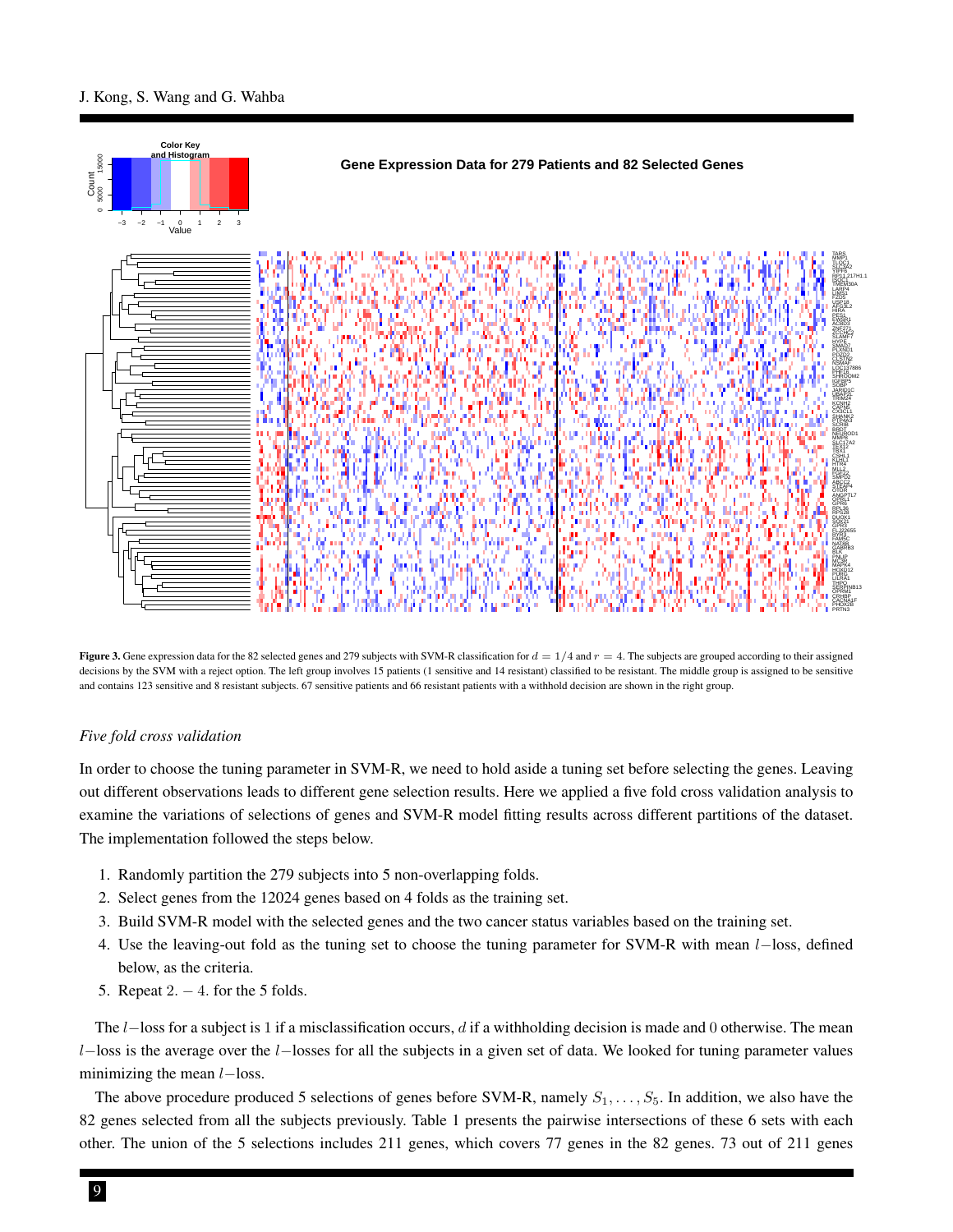|                | $S_1$ | $S_2$ | $S_3$ | $S_4$ | $S_5$ |
|----------------|-------|-------|-------|-------|-------|
|                | 53    |       |       |       |       |
| $S_1$<br>$S_2$ | 16    | 77    |       |       |       |
| $S_3$          | 23    | 21    | 87    |       |       |
| $S_4$          | 18    | 16    | 15    | 33    |       |
| $S_{5}$        | 27    | 30    | 31    | 21    | 94    |
| 82 genes       | 38    | 38    |       | 28    | 50    |

Table 1. Pairwise intersections of  $S_1, \ldots, S_5$  and the 82 genes. The diagonal numbers are the numbers of selected genes in each  $S_i$ .



Figure 4. Frequency for the union of  $S1, \cdots, S5$ , colored by frequencies after SVM-R for  $d = 1/5$ .

have frequency more than 1 where 63 of them appear in the 82 genes. After implementing SVM-R, the union of genes is reduced to 98 genes. *Figure 4* displays the histogram of these 211 genes colored by the frequency after SVM-R runs for  $d = 1/5$ . The pink region denotes the parts further eliminated by SVM-R, which is consistent with the DCOV selection in that SVM-R further rules out the genes with low frequency in the union.

#### *Multiple cross validation*

In order to consider uncertainty in variable selection and model building due to different partitions of the dataset, we further extended the five fold cross validation to multiple cross validation (MCV) and assessed the prediction power through the following procedure. The results were summarized in the upper part of Table 2.

- 1. Randomly partition 279 samples into a 1/5 tuning set, a  $2/3 \times 4/5 = 8/15$  training set and a  $1/3 \times 4/5 = 4/15$ testing set.
- 2. Select genes from the 12024 genes using the proposed method on the training set.
- 3. Build SVM-R model using the selected genes and the two cancer status variables based on the training set.
- 4. Use the tuning set to choose the tuning parameter for SVM-R with mean l−loss as the criteria.
- 5. Use the model with chosen parameter to predict labels for the testing set.
- 6. Repeat 1. − 5. for 50 times.

To understand more about the 50 models, we further explored the prediction results for  $d = 1/5$ . The prediction labels from the 50 models were aggregated, following the idea of ensemble methods. The result for each individual was recorded in a vector of three frequencies, namely the frequency of being classified as sensitive subjects, the frequency of obtaining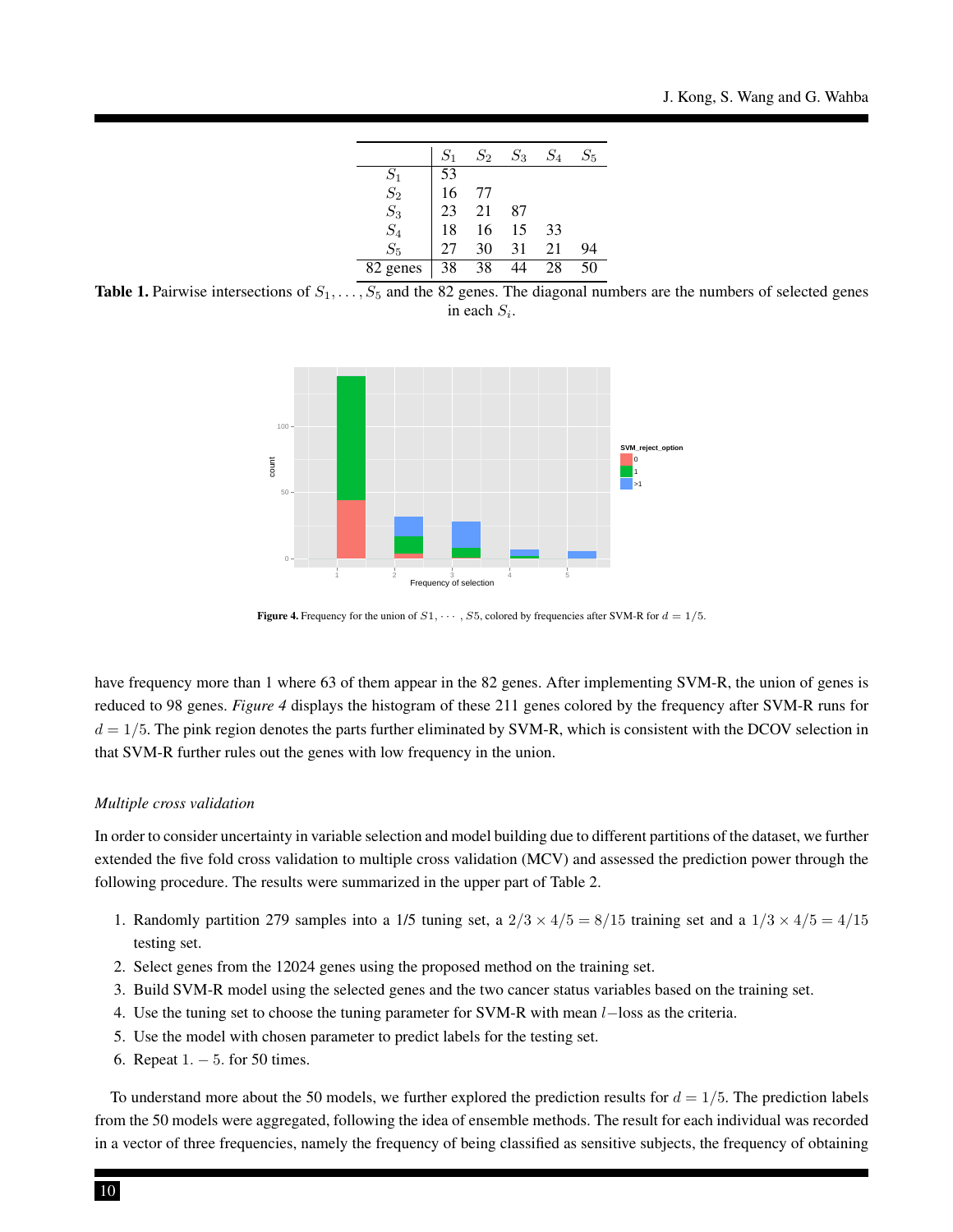|          |     | num of reps   | mean training  | mean testing   | mean num training  | mean num test      |
|----------|-----|---------------|----------------|----------------|--------------------|--------------------|
|          | d   | with decision | accuracy(std)  | accuracy(std)  | with decision(std) | with decision(std) |
|          | 1/3 | 50            | 0.8319(0.0914) | 0.6943(0.0544) | 101.9400(27.8043)  | 49.1800(15.4295)   |
| original | 1/4 | 43            | 0.9371(0.0336) | 0.7807(0.1250) | 43.0698(27.0338)   | 20.1860(12.9638)   |
|          | 1/5 | 37            | 0.9420(0.0358) | 0.8215(0.1460) | 24.4595(21.3874)   | 11.4865(10.0626)   |
|          | 1/3 | 49            | 0.7984(0.0078) | 0.6910(0.0426) | 112.1837(26.4352)  | 55.5918(13.9954)   |
| permute  | 1/4 | 28            | 0.9225(0.0023) | 0.6867(0.0810) | 56.9643(21.4346)   | 25.2857(10.4132)   |
|          | 1/5 | Q             | 0.9686(0.0015) | 0.7071(0.1322) | 53.4444(28.3333)   | 24.5556(13.0682)   |

**Table 2.** Results for the 50 individual replications for  $d = 1/3$ ,  $1/4$  and  $1/5$ . The upper and lower part are results for the original and permuted data respectively. The third column shows the number of replications out of 50 with at least one definite decision made on the testing set. The fourth and fifth columns of the table conclude the mean training and testing accuracies with standard deviation in the parenthesis respectively restricted to the repetitions with decision made. The last two columns display the mean and standard deviation for the number of patients assigned decisions for the training and testing sets respectively given the replications with decision made.

a withholding and the frequency of being assigned to be resistant out of the 50 models. Let  $(s_i, w_i, r_i)$  be the vector for the ith patient.

A finer analysis was conducted by looking at the strength of being sensitive or resistant according to  $(s_i, w_i, r_i)$ . A voting score  $v_i$  was defined as  $(s_i - r_i)/w_i$ . Hence, a positive  $v_i$  indicated a tendency of being sensitive whereas a negative  $v_i$ suggested more possibility of being resistant.

Table 3 (upper part) partitions the voting scores into 5 intervals and describes the distribution of  $v_i$ 's as well as the proportion of sensitive subjects within each range of  $v_i$ , compared to the overall proportion of sensitive patients, i.e. 191/279, in the population. It turned out that the trend of being sensitive weakened monotonically as the voting score decreased. The stratification specified a subgroup of 15 patients, who possessed the greatest voting scores, with very high accuracy to be chemosensitive. The next highest voting score subgroup of 47 subjects also showed strong confidence of being sensitive compared to the sample proportion. The conclusion from partitioning the voting scores was conservative but led to more convincing and steady classification results.

|          |            | voting score |          |            |            |            |
|----------|------------|--------------|----------|------------|------------|------------|
|          |            | $[-0.1, 0]$  | (0, 0.1] | (0.1, 0.2] | (0.2, 0.4] | (0.4, 1.5] |
| original | frequency  | 76           | 74       | 67         | 47         |            |
|          | proportion | 0.5658       | 0.6486   | 0.7164     | 0.8085     | 0.9333     |
| permuted | frequency  | 145          | 67       | 43         | 24         |            |
|          | proportion | 0.6759       | 0.6866   | 0.7209     | 0.6667     | NA         |

**Table 3.** Frequency of voting score  $v_i$ 's and proportion of sensitive subjects in each subinterval for  $d = 1/5$ . The upper and lower parts correspond to the original and permuted data respectively.

Each replication of the 50 multiple cross validations gave rise to a different collection of selected genes. This issue is common to selecting variables from a humongous number of candidates, in the not-low-hanging-fruit situation. The union of the 50 gene selections before SVM-R consisted of 1245 genes and included all the 82 genes discussed previously. 34 out of 1245 genes were chosen at least 10 times, where 33 of them appeared in the 82 genes, but very few appeared in more than 25 runs. The  $l_1$  penalty provided additional elimination, and for  $d = 1/5$ , 498 out of 1245 genes remained after SVM-R runs. *Figure 5* displays the histogram for the 1245 genes before SVM-R. We distinguished their frequency after SVM-R by different colors. It is shown that a large number of genes with low frequency are further deleted by SVM-R model, i.e. pink color.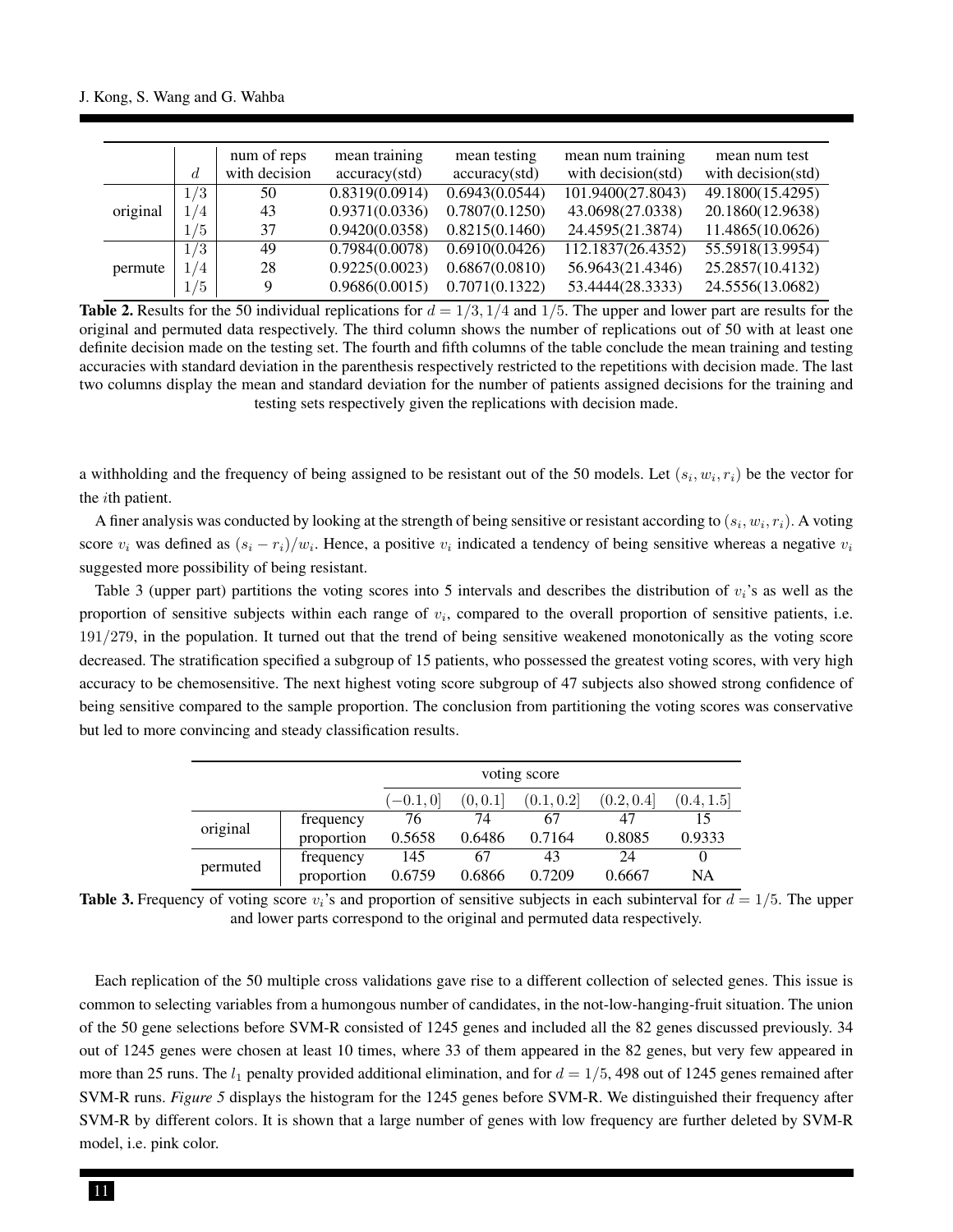

Figure 5. Frequency for 1245 genes being selected by DCOV method, colored by frequencies after SVM-R for  $d = 1/5$ .

#### *Permutation of the response*

Our method involved several components, including variable selection, SVM-R, MCV and the voting score, which were interacting with each other, and led to 15 patients with over 93% accuracy to be sensitive for  $d = 1/5$ . To further understand the mechanism and to demonstrate that the outcomes were not produced by noises, we randomly permuted the response and went through the whole procedure to compare the results with those for the original data.

It followed that the DCOV method selected genes spuriously correlated with the permuted response based on the training data in each replication of the 50 MCVs. The maximum distance correlation value of the selected genes in each repetition was very close to that for the original data. The highly correlated genes appeared due to the high dimensionality of over 12000 genes and less than 200 training samples.

However, the MCV step played the role of a safeguard against the fake signals. As Table 2 depicted, the mean training accuracies for the original and permuted data showed similar behavior for the original and permuted data, meaning that the selected genes were indeed important for the training data. Thus, the chosen genes in the permutation set should provide little prediction power for the tuning and testing data. Hence, the validation sets selected large tuning parameter values driving all the patients with no decision for many of the 50 replications for  $d = 1/4$  and  $1/5$ . This did not happen for  $d = 1/3$  since the sample ratio 191/279 is slightly greater than 1/3. For the rest of the replications with decision making, the mean testing accuracies for the permuted data remained at the level of the sample proportion of sensitive subjects for all three values of  $d$ , which deviated much from the increasing pattern in the original data.

These suggested that the MCV procedure was able to provide double fail-secure for fake signals. On one hand, SVM-R placed a cap on the conditional probability of misclassfication and eliminated the replications where the selected genes could not produce results achieving the specified confidence on the validation set. On the other hand, the mean testing accuracies on the replications passing through the safeguard of tuning sets would be no better than assigning everyone to the sensitive class when there was no real signal.

Furthermore, the poor prediction performance of the 50 individual models ended up with unsurprisingly disappointing voting score results for the permuted data, as shown in the lower part of Table 3. Many of the patients obtained a relatively small value of the voting score and nobody got a score in the range where the original data had the highest accuracy, meaning that the confidence was quite low. Moreover, the stratified ratios of sensitive subjects for different ranges of the voting scores did not show anything insightful other than being around the sample proportion.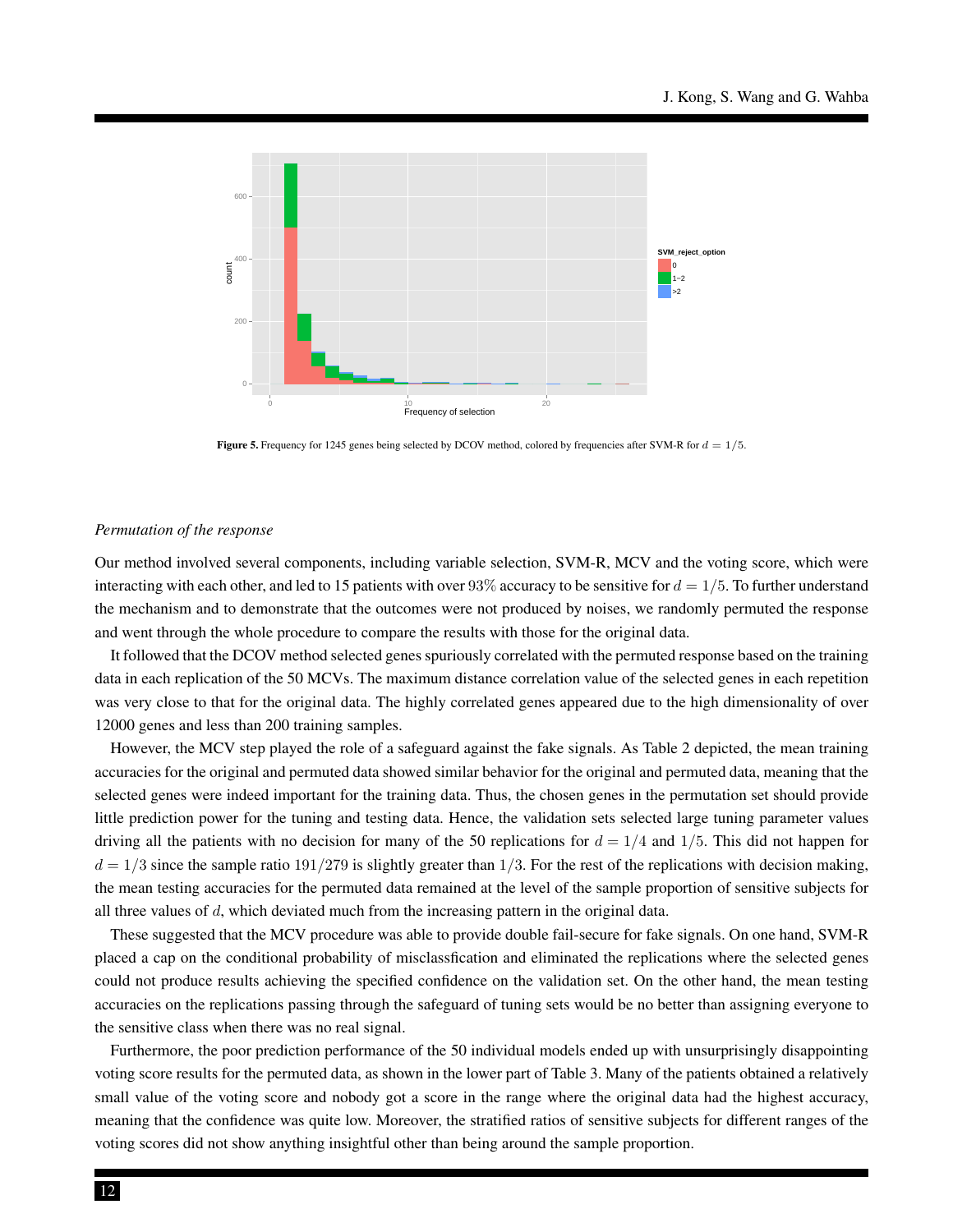#### **Discussion**

The paper introduced a new variable selection procedure based on the property of distance covariance and demonstrated the application through two examples. The small round blue cell tumors data played a role of a toy example to show that the performance of the proposed method worked well in easy cases. The TCGA ovarian cancer data, however, were much more challenging to deal with due to the humongous number of variables and very limited sample size. The uncertainty of variable selection was discussed through gene selection results using random subsets of the data. The support vector machine with reject option was used to withhold decision for subjects who were difficult to classify. An ensemble method of combining models built on random subsets of the data was implemented to assess the prediction performance. Although we had applied these tools (DCOV, SVM-R, MCV) to biomedical data in the paper, we argue that they are quite portable across disciplines.

As shown in Table 3, a small portion of the model building population got classified for  $d = 1/5$ . Is it worthwhile to attempt the classification in such cases? It depends on the application, for example differential costs of two types of misclassification, and subjective considerations including quality of life influenced by the treatment, therapy expense and expected survival time.

Both the analysis of five fold cross validation and multiple cross validation showed the uncertainty of gene selection results based on different subsets of the data. The large number of variables that appeared only in a small number of runs suggested noises in the data and the difficulty caused by limited training sample size in the high dimensional scenario. It could also suggest the conundrum that the "true" model consists of a large number of variables with modest effects of which different subsets gives rise to roughly equal prediction ability. Options for further study in this and other difficult problems include allowing the DCOV stopping criteria to be modified by some amount  $\epsilon$ , and allowing the greedy variable selection algorithm to be doubly greedy by testing the next best  $m$  of the remaining variables rather than just the next variable. It remains to obtain theoretical results to guide exploration in alternate scenarios.

The analysis of random permutation on the response served as both a validation of our results and a discussion of what one is likely to obtain without any true signal. If someone started with an entirely different data set having the same proportions for the two classes with that in the original data but no real signal at all, as what one might get from scrambling, and went through every step, and finally obtained a subgroup of patients with large voting score values, the result was no better than just guessing that everyone was sensitive. This experiment was also a cautionary tale that if one had not held out validation sets, the analyst could be easily fooled by spurious correlated variables and perfect training accuracy. Our proposed multiple cross validation and analysis through the voting scores provided protection against finding fake signals.

#### References

- 1. J. Fan and J. Lv. Sure independence screening for ultrahigh dimensional feature space. *Journal of the Royal Statistical Society: Series B (Statistical Methodology)*, 70(5):849–911, 2008.
- 2. G.J. Szekely, M.L. Rizzo, and N.K. Bakirov. Measuring and testing dependence by correlation of distances. ´ *The Annals of Statistics*, 35(6):2769–2794, 2007.
- 3. R. Li, W. Zhong, and L. Zhu. Feature screening via distance correlation. *Journal of the American Statistical Association*, 107(499):1129 1139, 2012.
- 4. Jing Kong, Barbara EK Klein, Ronald Klein, Kristine E Lee, and Grace Wahba. Using distance correlation and ss-anova to assess associations of familial relationships, lifestyle factors, diseases, and mortality. *Proceedings of the National Academy of Sciences*, 109(50):20352–20357, 2012.
- 5. M.R. Kosorok. Discussion of: brownian distance covariance. *The Annals of Applied Statistics*, 3(4):1270–1278, 2009.
- 6. J. Khan, J.S. Wei, M. Ringner, L.H. Saal, M. Ladanyi, F. Westermann, F. Berthold, M. Schwab, C.R. Antonescu, C. Peterson, et al. Classification and diagnostic prediction of cancers using gene expression profiling and artificial neural networks. *Nature medicine*, 7(6):673–679, 2001.